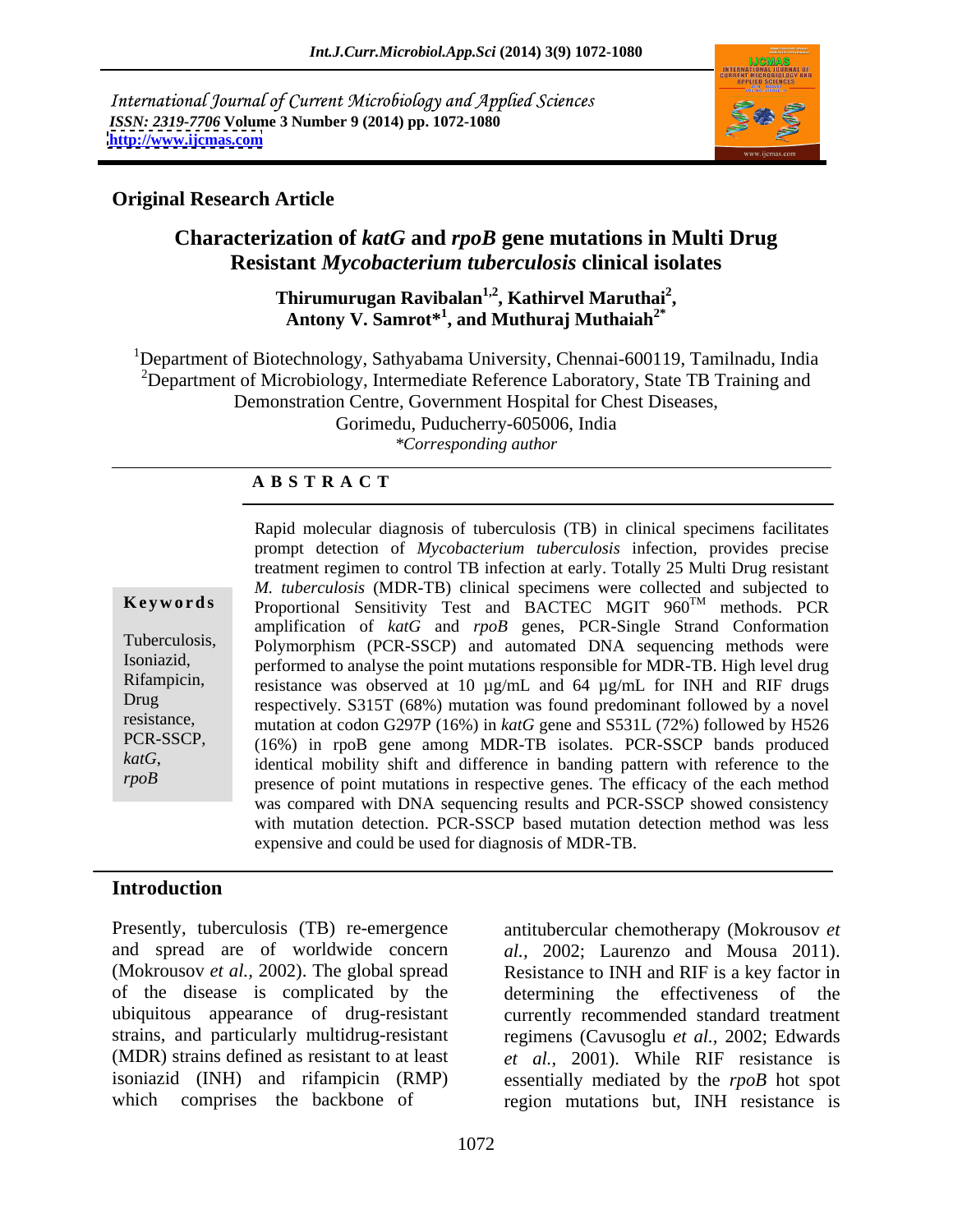genetic system that involves several genes, namely, *katG*, *inhA*, *kasA*, and *ahpC*  (Ramaswami and Musser 1998; Slayden and

The *rpoB* gene encodes the ß-subunit of the RNA polymerase, and mutations in a specific 81 base pair region of the *rpoB* gene (amino acids 507–533) especially, codons **Bacterial Sample** 516, 526, and 531 are responsible for 97% of rifampicin-resistant strains (Ramaswamy Twenty five MDR-TB clinical strains of M. and Musser, 1998). *tuberculosis* were recovered from sputum

Mutations in two genes account for the Training and Demonstration Centre majority of INH-resistant strains: *katG*, the affects peroxidase activity/efficiency. One were maintained in L.J medium for substitution mutation, causes the majority of eell suspension was matched with of isoniazid-resistant strains (Wade and Zhang, 2004).

The elucidation of the mechanism of action recently, has led to the development of new standard NaOH treatment method. rapid diagnostic methods. Prompt detection<br>of TB drug resistance is essential for the proportion method to INH, rifampicin, Laurenzo and Mousa 2011).

In this study, we studied the mutations in  $rpoB$  and  $katG$  genes, responsible for the *rpoB* and *katG* genes, responsible for the Mycobacterial genomic DNA was extracted cause of multi drug resistance in using the method as described previously hospitalized treatment failure or severely ill and the pellet was air-dried and was patients. We further extended the use of dissolved in 20  $\mu$ L of  $1 \times$  TE buffer (Mani *et* single - stranded conformational al., 2003). polymorphism (SSCP) technique to evaluate

apparently controlled by a more complex the effect of the diagnosis of most frequently Barry 2000). susceptibility test and automated DNA observed mutations in RIF and INHresistant clinical isolates. The results were compared with conventional drug sequencing services.

# **Materials and Methods**

# **Bacterial Sample**

catalase peroxide that activates isoniazid, Government Hospital for Chest Diseases, and *inhA*, the eventual target of activated Puducherry, India. Patients were admitted as isoniazid (Guo *et al.,* 2006). Several per the physician advice and clinical mutations in *katG* have been identified that symptoms of TB infection. Clinical strains mutation in particular, the *katG* Ser315Thr reproducibility of the results. Mycobacterial isoniazid-resistance and is found in 50 90% McFarland 1.0 standard and used as Twenty five MDR-TB clinical strains of *M. tuberculosis* were recovered from sputum sample of hospitalized patient at State TB Training and Demonstration Centre (Intermediate Reference Laboratory) were maintained in L.J medium for cell suspension was matched with inoculum for further studies.

### **Phenotypic drug susceptibility testing**

of these drugs, which was accomplished Sputum sample was processed by the of TB drug resistance is essential for proportion method to INH, rifampicin, controlling the development and spread of streptomycin, ethambutol and pyrazinamide MDR-TB as it facilitates the appropriate and was performed using conventional L.J timely delivery of anti-TB therapy reducing (Muthuraj *et al.,* 2010) and BACTEC MGIT overall cost of treatment and transmission of culture system (Becton Dickinson, USA) resistant cases (Mokrousov *et al.*, 2002; following the manufacturer's instructions. standard NaOH treatment method. Phenotypic drug susceptibility test-

### **Mycobacterial Genomic DNA Isolation**

*al.,* 2003).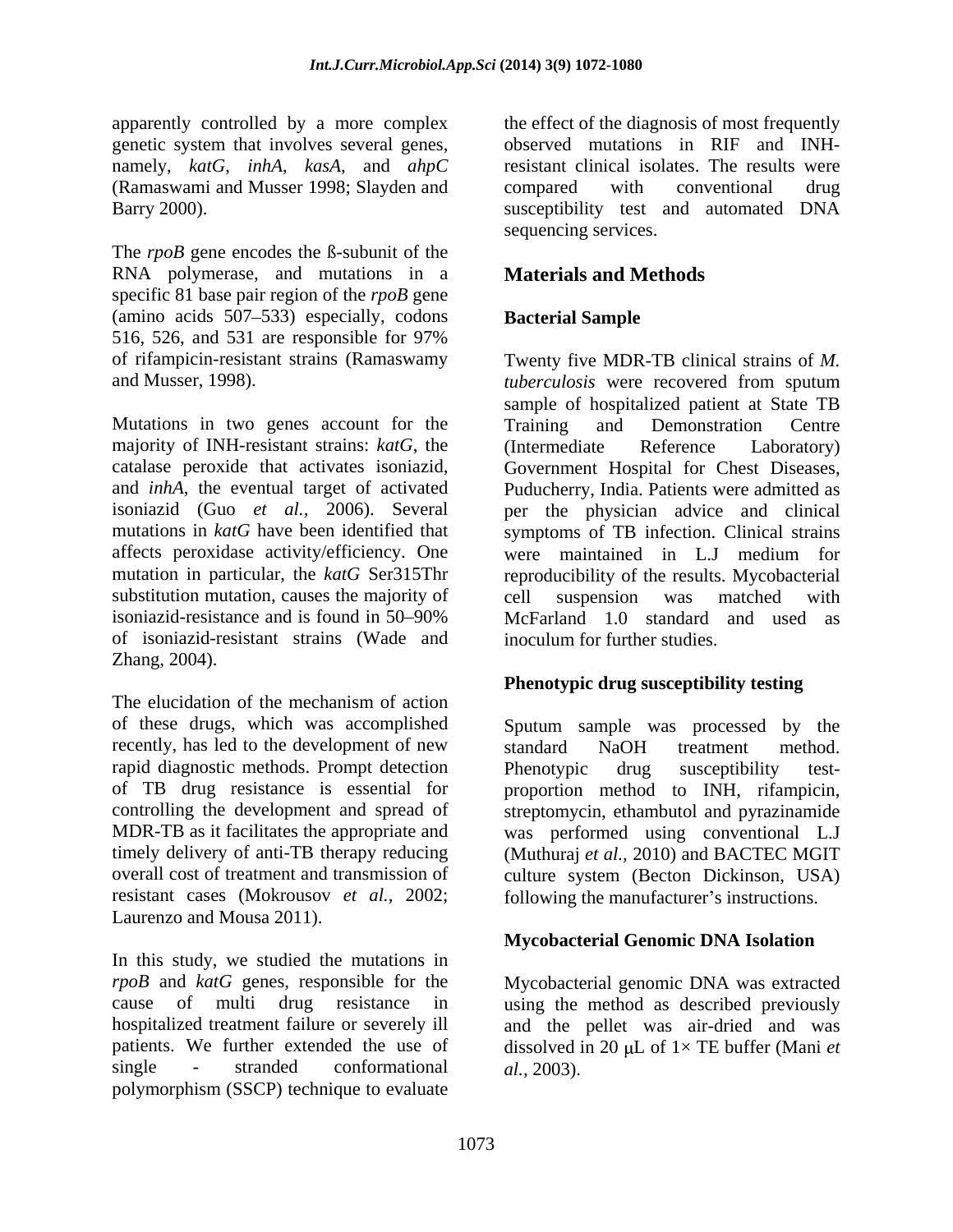### **PCR amplification for species identification**

PCR program was performed in an *rpoB* genes were further purified using PCR authorized thermal cycler (Eppendorf purification kit (Invitrogen). The purified Gradient Cycler). IS*6110* element was PCR product was directly sequenced in an amplified for species identification and *katG* automated DNA Sequencer (IIT, Chennai, and *rpoB* genes were amplified to appraise India). The nucleotide sequences obtained mutations by allele specific PCR in MDR- were analyzed using BLASTn and BLASTx TB clinical isolates. The primers used in this bioinformatics tools available at National study were summarized in table 1 and Centre for Biotechnology Information concentration at 10 pmol/ $\mu$ L (Kathirvel *et* (NCBI) compared with wild type *M*. *al.,* 2013). The PCR cycling parameters were 94°C for 5 minutes; followed by 40 cycles of 94 $\degree$ C for 1 minute, 57 $\degree$ C for 1 **Result and Discussion** minute and 74°C for 1 minute; and a final extension of 74°C for 10 minutes. The PCR product was then kept at hold at 4°C for 15 minutes. The amplified PCR product was elearly visualized on agarose gel run on a 2% Agarose gel in TAE buffer and

# **Polymorphism (PCR-SSCP) Analysis**

The protocols and reaction components utilized for the PCR-SSCP analyses have been described previously (Altschul *et al.,* 1997). The SSCP gel plate was sealed with 1% agarose. 15% PAGE gel was prepared (50X acrylamide mix-1.5ml, 5X TBE buffer-1ml, 10% APS-70 µl, Glycerol- 0.50ml, ultrapure water (Milli Q)-4.4ml, TEMED-10 µl) and poured between the glass plates and allowed it to stand at least 15 minutes for polymerization. Pre-run was performed and 10 µl of PCR amplified products of corresponding genes and 5 µl of SSCP dye were taken in a PCR tube and mixed well. The tube was incubated at 94°C for 10 minutes and immediately flashes chilled ice for 10 minutes. 10 µl denatured electrophoresis was performed at 100V for 2 hours using 1X TBE buffer. Silver staining<br>insertions leading to change in the was further performed to visualize the bands in the gels and documented.

# **DNA Sequencing**

The amplified PCR products of *katG* and Centre for Biotechnology Information *tuberculosis* (H37Rv).

# **Result and Discussion**

photographed using a Geldoc. 1a). The observation of clear bands at 206-**PCR-Single Strand Conformation** confirmed the amplified products of *katG* A 123-bp amplified fragment of IS*6110* element specific for MTB complex was clearly visualized on agarose gel electrophoresis in clinical isolates (Figure bp and 329-bp regions in agarose gel and *rpoB* genes of *M. tuberculosis* clinical isolate respectively (Figure 1b).

sample was loaded each well and high level of drug resistance against RIF Totally 25 high drug resistant clinical isolates of *M. tuberculosis* were analysed from hospitalized treatment failure cases to find mutations in the *katG* and *rpoB* genes. *In vitro* susceptibility testing showed high level drug resistance in 15 strains (60%) MDR-TB clinical at  $10 \mu g/mL$  against INH and 18 strains  $(72%)$  at 64  $\mu$ g/mL against RIF drugs. The results of the sequence analysis of *katG* and *rpoB* genes from MDR-TB clinical isolate are presented in table 2. *katG315* codon mutation was found in 19 (76%) MDR-TB strains which showed higher degree of resistance against INH drug. *rpoB531* codon mutation was found in 18 (72%) MDR-TB strains which exhibited drug. We found nucleotide substitutions and insertions leading to change in corresponding amino acids.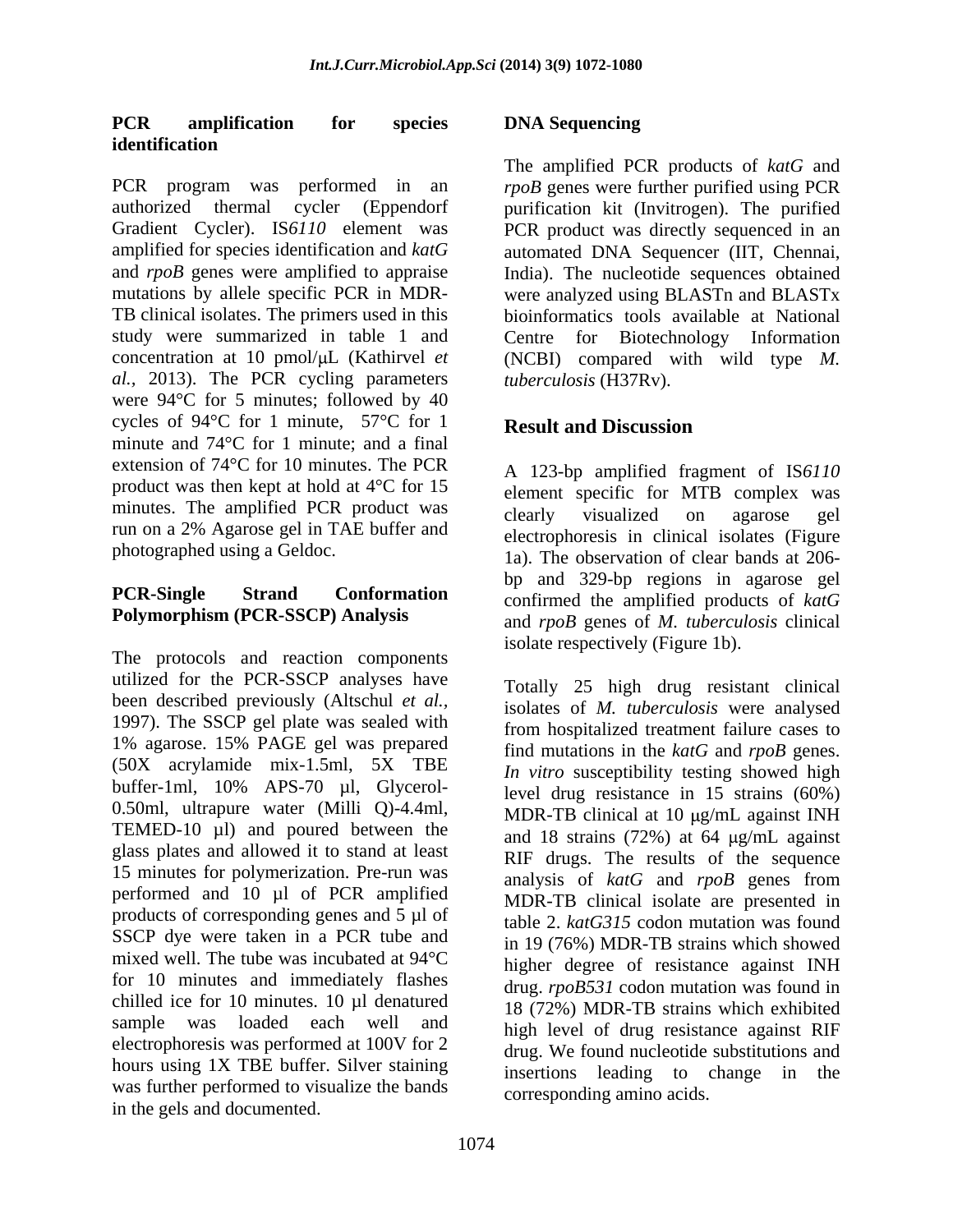| Target     | Oligonucleotide                     | <b>Product length</b> |
|------------|-------------------------------------|-----------------------|
|            |                                     | (bp)                  |
| IS6110     | F5' GTGAGGGCATCGAGGTGG 3'           | 123                   |
|            | R 5 CGTAGGCGTCGGTCACAAA 3           |                       |
| rpoB       | F 5' CCACCCAGGACGTGGAGGCGATCACAC 3' | 329                   |
|            | R 5' CGTTTCGATGAACCCGAACGGGTTGAC 3' |                       |
| $k$ at $G$ | 5' GAAACAGCGGCGCTGATCGT 3'          | 206                   |
|            | 5' GTTGTCCCATTTCGTCGGGG 3'          |                       |

### **Table.1** Oligonucleotide-primers used in the PCR amplification protocol

**Figure.1** Example of PCR amplification of target genes

**Figure A:** Example of the amplified product IS*6110* element at 123-bp. Lane 1- 100-bp ladder, lane 2- positive control of *M. tuberculosis* H37Rv and lane 3-amplified product of MDR-TB clinical isolate.

**Figure B:** Example of the amplified products of target genes as in lane 1-100-bp ladder, lane 2 *rpoB* product at 331-bp and lane 3-*katG* gene products at 206-bp regions.

A B

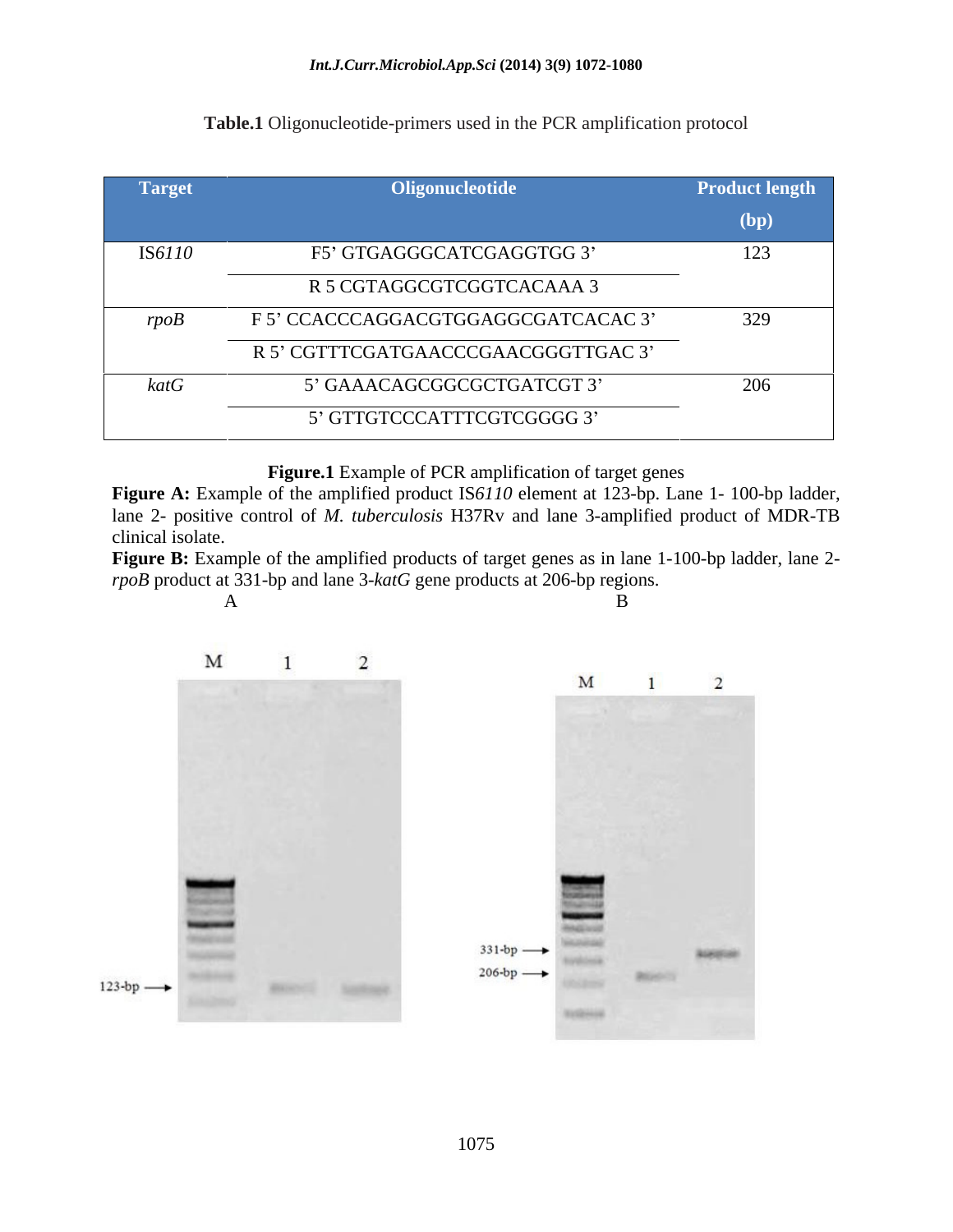| <b>Drugs</b>    | No. of strains |
|-----------------|----------------|
| $H + E + R + S$ | 3(12%)         |
| $H + E + R$     | 2(8%)          |
| $H + R + S$     | 4(16%)         |
| $I + R$         | 16(64%)        |
| Total           | 25 (100%)      |

**Table.2** Drug Resistance profile of *M. tuberculosis* clinical isolates

**Table.3** Mutations of *katG* and *rpoB* in MDR-TB clinical isolates

| <b>Target Gene</b> | <b>Nucleotide</b> | Amino acid change                            | No. of Strains |
|--------------------|-------------------|----------------------------------------------|----------------|
|                    | position          |                                              |                |
|                    |                   |                                              |                |
|                    | 315               | $Ser \rightarrow Thr$                        | 17 (68%)       |
|                    |                   |                                              |                |
|                    | 315               | $Ser \rightarrow Asn$                        | 3(12%)         |
| katG               |                   |                                              |                |
|                    | 295               | $Gln \rightarrow Pro$                        | 2(8%)          |
|                    |                   |                                              |                |
|                    | $315 + 295$       | $Ser\rightarrow Thr, Gln\rightarrow Pro$     | 2(8%)          |
|                    | 287               | $Glu \rightarrow Val$                        | 1(4%)          |
|                    |                   |                                              |                |
|                    | $521+531$         | $Glu \rightarrow Asp, Ser \rightarrow Leu$   | 4(16%)         |
|                    |                   |                                              |                |
|                    | 531               | $\overline{\text{Ser}\rightarrow\text{Leu}}$ | 14 (56%)       |
| rpoB               |                   |                                              |                |
|                    | $\overline{526}$  | $His \rightarrow Tyr$                        | 4(16%)         |
|                    |                   |                                              |                |
|                    | 516               | $Asp \rightarrow Tyr$                        | 3(12%)         |
|                    |                   |                                              |                |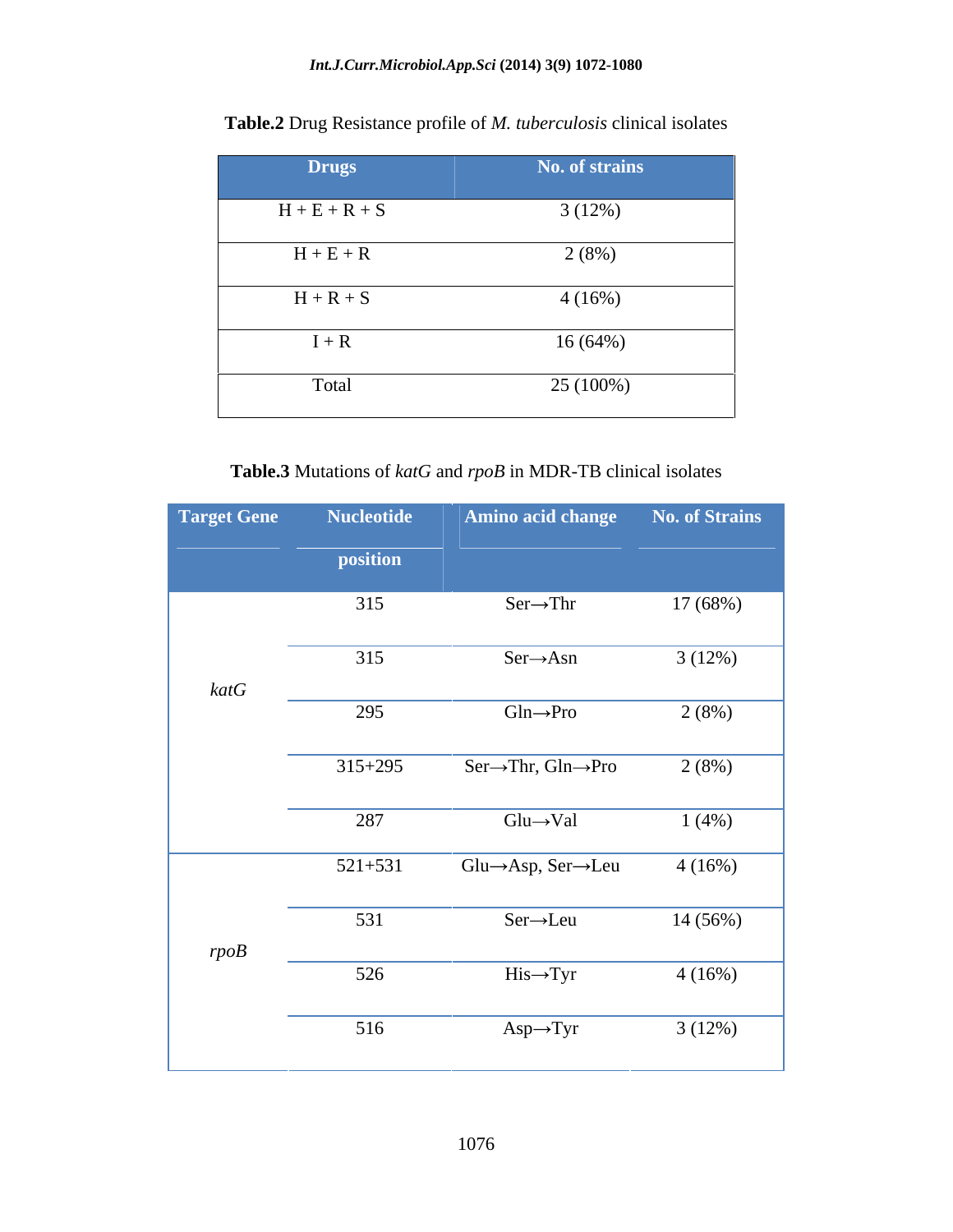**Figure.2** Example of PCR-SSCP pattern analysis of MDR-TB clinical isolates

**Figure A:** Example of PCR-SSCP pattern of *katG* gene from MDR-TB isolates. N- Negative control, P-Positive control wild type H37Rv, Lanes numbered as  $1$  to  $5$  – showed *katG* amplified product of MDR-TB clinical isolates.

**Figure B:** Example of PCR-SSCP pattern of *rpoB* gene from MDR-TB isolates. P-Positive control wild type H37Rv, Lanes numbered as 1 to  $6 -$  showed *rpoB* gene product of MDR-TB clinical isolates. In both figures the bands showing the variation in their mobility pattern owing to the presence of

mutations in the amplified region.



leads to antibiotic resistance.

The distribution of *katG* and *rpoB* gene precisely; we found novel mutations in the *katG* and *rpoB* genes that set apart from mutational hot spots of respective antibiotic resistance genes (Table 2). Mutations were clinical settings render the inability of further defined by PCR-SSCP analysis. The treatment effectiveness and control further defined by PCR-SSCP analysis. The in their corresponding genes showed mobility shift in migration pattern and the difference in bands in the gels when compared with wild type allele products (Figure 2). Susceptible and wild type strains produced identical banding patterns in gel.

TB disease remains a global tragedy regardless of the advanced usage of clinical settings. As an alternative RIF-

The nature of the *katG* and *rpoB* gene preventive measures and treatment regimen mutations includes addition, deletion and (Zhang *et al.,* 2005). Occurrences of missense mutations in the coding region of mutations in corresponding antibiotic genes antibiotic resistance region and their amino are responsible for the development of drug acids variations, causing nonsense peptides resistance in clinical settings (Leon *et al.,* mutations is dispersed along the gene patients is ineffective and difficult to treat 2005) makes the tubercle bacilli unsusceptible to available anti-TB drugs. Hence, the disease management in TB proper; leads to prolonged therapy.

antibiotic resistance strains having mutations programs and complicate both TB treatment Therefore, the emergences of MDR-TB in clinical settings render the inability of treatment effectiveness and control and prevent strategies (David *et al.,* 1995). The rationale behind the treatment failure and deadly clinical outcome in TB patients is due to RIF-resistance (David *et al.,* 1995). RIF exhibits excellent sterilizing activity in late period of semi-dormant TB bacilli. However, INH mono-resistance is common in isolates but RIF mono-resistance is rare in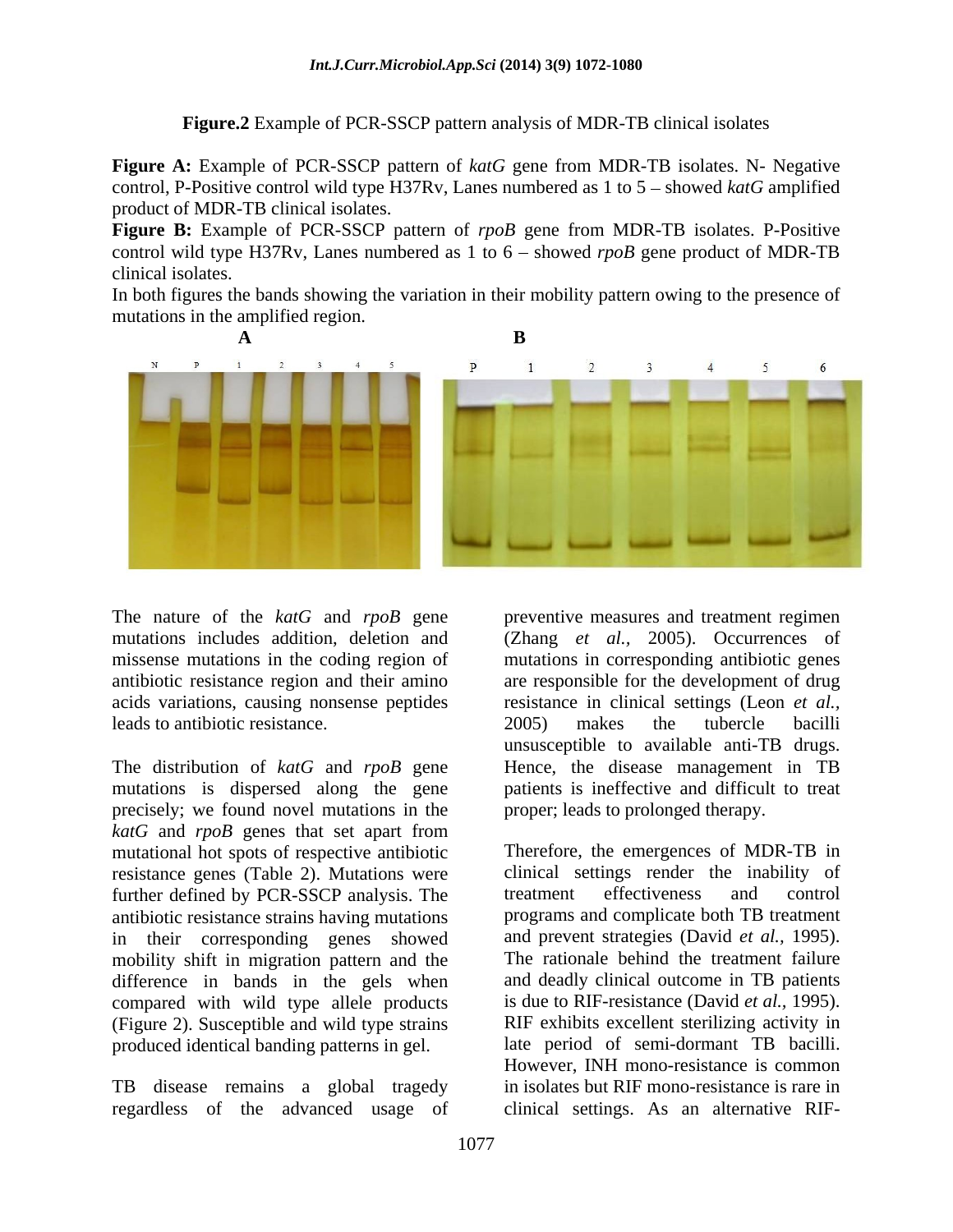found MDR-TB isolates showed higher level of resistance against INH and RIF mutations were observed only in 3 strains drugs and clearly depicts that in a subset of MDR-TB clinical isolate, having mutations in the coding region of antibiotic genes occurrence of this frequent mutation at (David *et al.,* 1995; Leon *et al.,* 2005; S531L in *rpoB* gene (Mani *et al.,* 2001; Rozwarski *et al.,* 1998). We found Caviusoglu *et al.,* 2002; Sajduda *et al.,* mutations in hot spots of *katG* and *rpoB* 2004). Eighteen MDR-TB strains (72%) genes responsible for the anti-TB drug showed high level of resistance against RIF resistance due to presence of drug (MIC> 32 to 64 µg/mL). However alterations/mutations in antibiotic altering enzyme (Cavusoglu *et al.,* 2002). In INH-the occurrence of mutation and the cause of resistant strains the most common point high level of drug resistance against RIF mutation was found at 315 regions (S315T, drug. S315N) of *katG* gene is responsible for the

The amino acid variation occurs as  $Glu \rightarrow Val$  (E $\rightarrow$ V),  $Gln \rightarrow Pro$  (G $\rightarrow$ P) and However, strains had S315N and Q295P mutations were susceptible at 1µg/mL of

most observed mutation at codon 531

resistance occur most commonly along with (72%), followed by codon 526 (16%) and INH-resistance (Ohno *et al.*, 1996). codon 516 (12%) in RRDR region of *rpoB*<br>gene. Mutation at codons 531 and 526 was<br>With our proportional sensitivity study we beserved as a double mutation in 4 strains codon 516 (12%) in RRDR region of *rpoB* gene. Mutation at codons 531 and 526 was observed as a double mutation in 4 strains (16%) and occurrences of all the three (12%). Our result was corroborated with several other studies showed that the there is no correlation was found between drug. **Example 2018** 

resistant phenotype in clinical isolates. Apart In our PCR-SSCP study reveals the from 315 mutations we found a couple of resistance pattern of MDR-TB strain clearly mutation as novel mutations which also part when compared with wild type allele. Both in high level drug resistance in clinical INH and RIF resistance strain having strains (Table 3). Owing to the presence of mutations in their respective genes showed these common mutations, the MDR-TB identical mobility shifts during migration on strains showed high level-resistance against gel reflects mutations even at single INH (MIC >10µg/ml) and RIF (MIC >64 nucleotide level (Figure 2). The result of µg/ml) (Zhang *et al.,* 2005; Yue *et al.,* 2003; PCR-SSCP provides a better correlation Ohno *et al.*, 1996).  $\qquad \qquad \text{with} \quad \text{DNA} \quad \text{sequencing} \quad \text{studies} \quad \text{and} \quad \text{the}$ As a result of DNA sequencing we found antibiotic genes. By analysing the banding mutations at S315T and novel mutations at pattern of denatured PCR amplified products E287V and G295P positions of *katG* gene. of *katG* and *rpoB* genes, all susceptible Ser $\rightarrow$ Thr (S $\rightarrow$ T). Clinical isolates had 315 banding pattern with reference to the mutations demonstrated high level of number of mutations in it. Strains having resistance against INH drug (0.5µg-10µg). single/common mutation showed only two INH drug. Sensitive strains were used as the gel. The resolution at single nucleotide control in this study to avoid the discrepancy in gel of the amplified products of *katG* and of *katG*-PCR and PCR-SSCP results (Table *rpoB* genes clearly demonstrated the drug 2).<br>
2). resistance among the clinical isolates when<br>
compared to wild type and drug susceptible<br>
In RIF-resistant strains, it was found that the isolates. presence of point mutations in the respective strains showed identical pattern. But, on the other hand variations were observed in the bands but, strains having more than one mutation showed same number of bands in resistance among the clinical isolates when compared to wild type and drug susceptible isolates.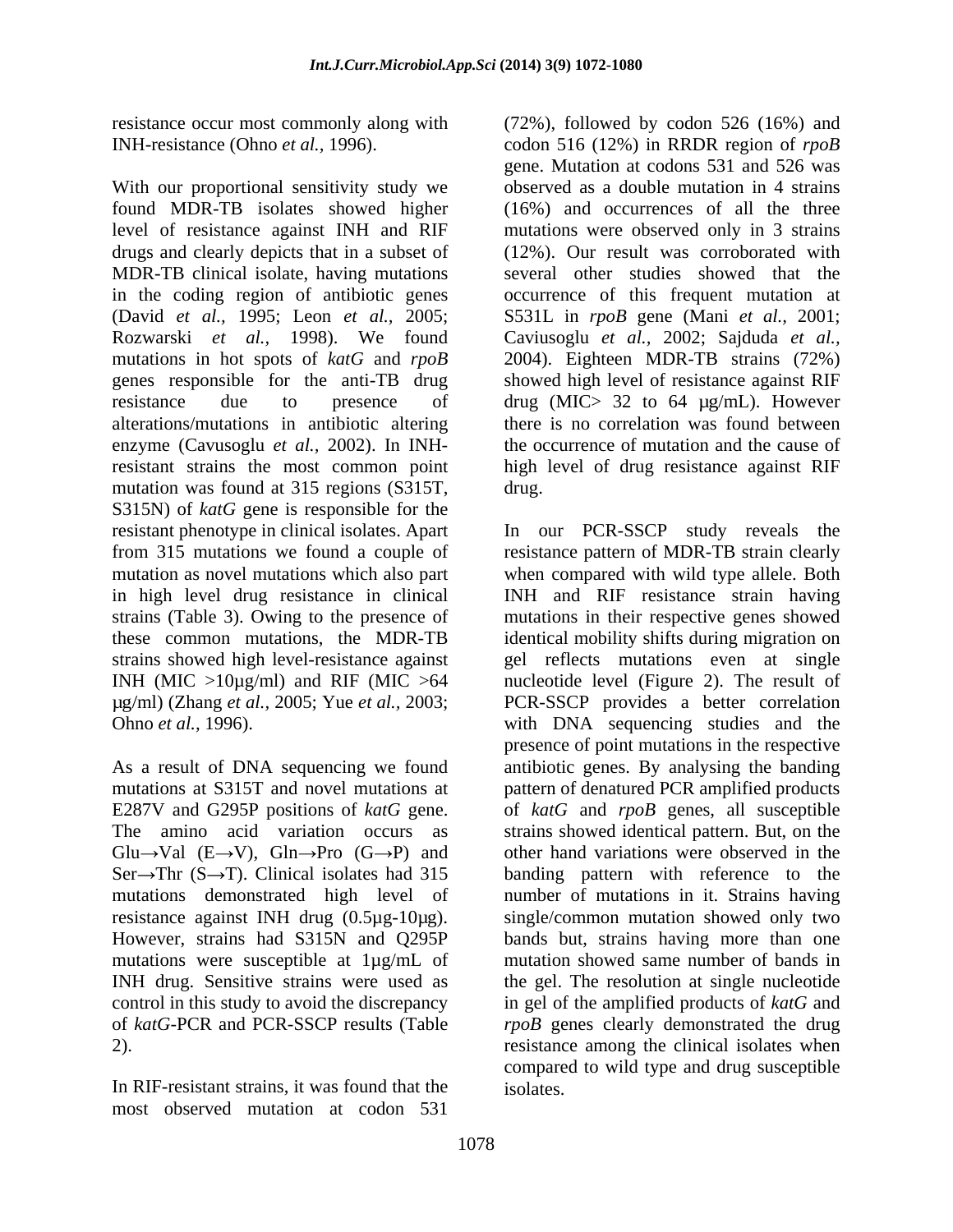The amino acid variations occur in the coding region of the gene products were completely analyzed by the retrieval of whole gene sequences of *katG* and *rpoB* Zhang. 2006. Molecular genes. The existence of nucleotide and aminoacid mutations in the *katG* gene proves the hypothesis that a deletion of *tuberculosis* from the USA. J. Med. whole gene must be a rare event and there be partial expression of the catalase-<br>Kathirvel, M, V. Kommoju, U. peroxidase enzyme, which leads inactivation Brammacharry, T. Ravibalan, N. of prodrug INH (Rozwarski *et al.,* 1998; Sacchettini and Blanchard 1996). In case of *rpoB* gene we found the mutations within the RRDR region which represents the importance of the prevalence of mutation tuberculosis. World J Microbiol frequency in *rpoB* gene in MDR-TB pattern<br>Biotechnol.30: DOI 10.1007/s11274in clinical isolates. 013-1566-z.

To the conclusion, the PCR-SSCP and DNA sequencing assay performed to detect Mycobacterium tuberculosis and common mutations of *katG* and *rpoB* genes was simple and rapid molecular method to diagnostic testing. Acta. Trop. identify MDR-TB in clinical isolates. It is  $\frac{d}{dt}$  doi:10.1016/j. acta tropica. inexpensive and requires less equipment 2011.04.008. resource and can be implemented in routine Leon, H. L., T. Molina, P. Saiz, J. A. Saez clinical resources in laboratories in resource

- Altschul, S.F, T.L.Madden, A.A.Schaffer, D.J.Lipman, 1997. Gapped BLAST and PSI-BLAST: A new generation of protein database search programs. J.
- Cavusoglu, C., S. Himioglu, S. Guneri, and *rpoB* mutations in rifampin-resistant clinical isolates of *Mycobacterium tuberculosis* from Turkey by DNA sequencing and line probe assay. J.
- and N. A. Saunders. 2001. Detection of 625–659. *rpoB* mutations in *Mycobacterium*

*tuberculosis* by biprobe analysis. J. Clin. Microbiol. 39, 3350 3352.

- Guo, H., Q. Seet, S. Denkin, L. Parsons, Y. Zhang. 2006. Molecular characterization of isoniazid-resistant clinical isolates of *Mycobacterium tuberculosis* from the USA. J. Med. Microbiol. 55, 1527-1531.
- Kathirvel, M, V. Kommoju, U. Brammacharry, Ravishankar, B.Radhakrishnan, M.Muthaiah, 2013. Clinical evaluation of *mtp40* polymerase chain reaction for the diagnosis of extra pulmonary tuberculosis. World J Microbiol Biotechnol.30: DOI 10.1007/s11274-<br>013-1566-z.
- Laurenzo, D., and S.A. Mousa. 2011. Mechanisms of drug resistance in *Mycobacterium tuberculosis* and current status of rapid molecular diagnostic testing. Acta. Trop. doi:10.1016/j. acta tropica. 2011.04.008.
- poor settings. multiplex PCR for rapid detection of **References** tuberculosis clinical isolates. Nieto, M.S. Jimenez. 2005. New isoniazid-resistant *Mycobacterium tuberculosis* clinical isolates. Antimicrob. Agents Chemother. 49, 144 147.
	- J.Zhang, Z.Zhang, W.Miller, Mani, C., N.Selvakumar, S.Narayanan, Nucleic. Acids Res. 25, 3389–3402.<br>
	Solates from India. J. Clin. Microbiol.<br>
	39, 2987–2990. P.R.Narayanan, 2001. Mutations in *rpoB* gene of multi-drug resistant *Mycobacterium tuberculosis* clinical isolates from India. J. Clin. Microbiol. 39, 2987 2990.
- A. Bilgic. 2002. Characterization of Mani, C., N.Selvakumar, V.Kumar, Clin. Microbiol. 40, 4435 4438. rifampcin resistance in *Mycobacterium*  Edwards, K. J., L. A. Metherell, M. Yates, *tuberculosis*. Int. J. Tuber. Lung. Dis.7, Mani, C., N.Selvakumar, V.Kumar, S.Narayanan, P.R.Narayanan, 2003. Comparison of DNA sequencing, PCR- SSCP and PhaB assays with indirect sensitivity testing for detection of *tuberculosis*. Int. J. Tuber. Lung. Dis.7,<br>625–659.